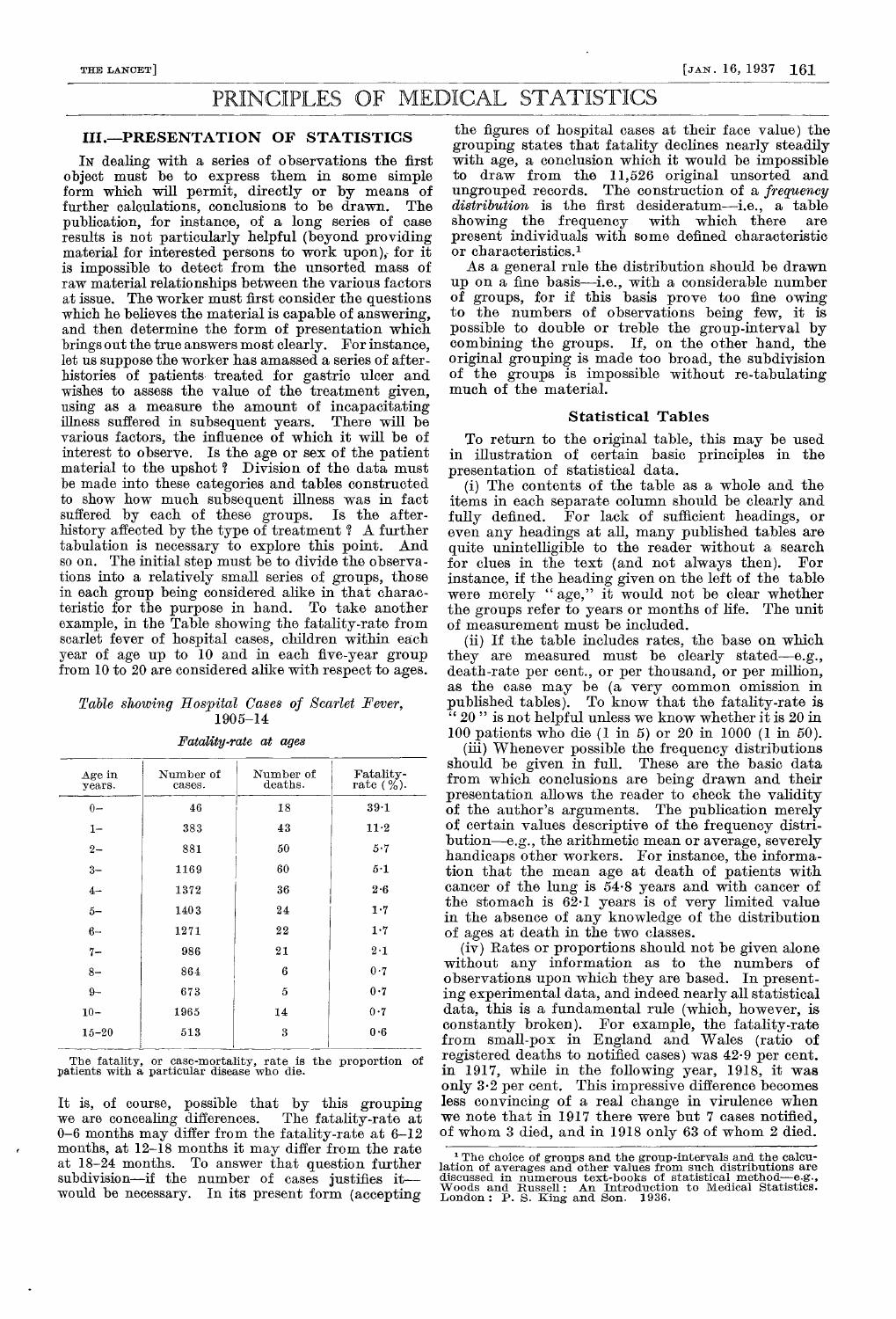[JAN. 16, 1937

(Though the low rate of 1918 may mark the presence of variola minor.) " It is the essence of science to disclose both the data upon which a conclusion is based and the methods by which the conclusion is attained." By giving only rates or proportions (and by omitting the actual numbers of observations or frequency distributions) we are excluding the basic data. In their absence we can draw no valid conclusion whatever from, say, a comparison of two, or more, percentages. Even when the number of observations is small, 20-25 perhaps, there is no reason why a percentage distribution or a rate should not be calculated but, as discussed later, particular care will have to be exercised in drawing conclusions.

(v) Full particulars of any deliberate exclusions of observations from a collected series must be given, the reasons for and the criteria of exclusion being clearly defined. For example, if it be desired to measure the success of an operation for, say, cancer of the breast, it might, from one aspect, be considered advisable to take as a measure the percentage of patients surviving at the end of 5 years excluding those who died under the operation itself-i.e., the question asked is " what is the survival-rate of patients upon whom the operation is successfully carried out?" It is obvious that these figures are not comparable with those of observers who have included the operative mortality. If the exclusion that has been made in the first case is not clearly stated, no one can necessarily deduce that there is a lack of comparability between the records of different observers, and misleading comparisons are likely to be made. Similarly one worker may include among the subsequent deaths only those due to cancer and exclude unrelated deaths-e.g., from accident-while another includes all deaths, irrespective of their cause. Definition of the exclusions will prevent unjust comparisons.

Sometimes exclusions are inevitable-e.g., if in computing a survival-rate some individuals have been lost sight of so that nothing is known of their fate. The number of such individuals must invariably be stated and it must be considered whether the lack of knowledge extends to so many patients as to were originally observed, 300 are known to be dead at the end of 5 years, 690 are known to be alive, and 10 have been lost sight of, this lack of knowledge cannot appreciably affect the survival-rate. At the best, presuming the 10 are all alive, 70 per cent. survive (700 out of 1000); at the worst, presuming the 10 are all dead, 69 per cent. survive (690 out of 1000). But if 300 are known to be dead, 550 are known to be alive, and 150 have been lost sight of, the upper and lower limits are 70 per cent. surviving (700 out of 1000, presuming the 150 are all alive) and 55 per cent. surviving (550 out of 1000 presuming the 150 are all dead), an appreciable difference. To measure the survival-rate on only those patients whose history is known, or, what comes to the same thing, to divide the 150 into alive and dead according to the proportions of alive and dead in the 850 followed up successfully, is certainly dangerous. The characteristic "lost sight of" may be correlated<br>with the characteristics "alive or dead"; in other words, a patient who cannot be traced may be more likely to be dead than a patient who can be traced (or vice versa), in which case the ratio of alive to dead in the untraced cases cannot be the same as the ratio in the traced cases. Calculation of the possible upper rate shows at least the margin of error.

Beyond these few rules it is very difficult, if not

impossible, to lay down laws for the construction of tables. The whole issue is the arrangement of data in a concise and easily read form. In acquiring skill in the construction of tables probably the best way is, as Pearl suggests, to consider critically published tables with such questions as these in mind : " What is the *purpose* of this table ? What is it *supposed* to accomplish in the mind of the reader ? ... wherein does its failure of attainment fall ?" <sup>2</sup> Study of the tables published by the professional statistician -e.g., in the Registrar-General's Annual Reportswill materially assist the beginner.

### Graphs

Even with the most lucid construction of tables such a method of presentation always gives difficulties to the reader, especially to the non-statistically-<br>minded reader. The presentation of the same The presentation of the same material diagrammatically often proves a very con.

siderable aid and has much to commend 1 it if certain basic principles are not forgotten.

(i) The sole object of a diagram is to assist the intelligence to grasp the meaning of a series of figures by means of the eye. If—as is unfor-<br>tunately often the<br>case—the eye itself<br>is merely confused tunately often the case-the eye itself is merely confused by a criss-cross of half a dozen, or even a dozen, lines, the sole object is feated. The criterion must be that the eye can with reasonable ease follow the movement of the various lines on the diagram from point to point and thus observe what is the change in the value of the ordinate (the vertical scale) for a

900







FIGS. 1 and 2.-Standardised death-rates from cancer in England and Wales in each quinquennium from 1901-05 to 1926-30.